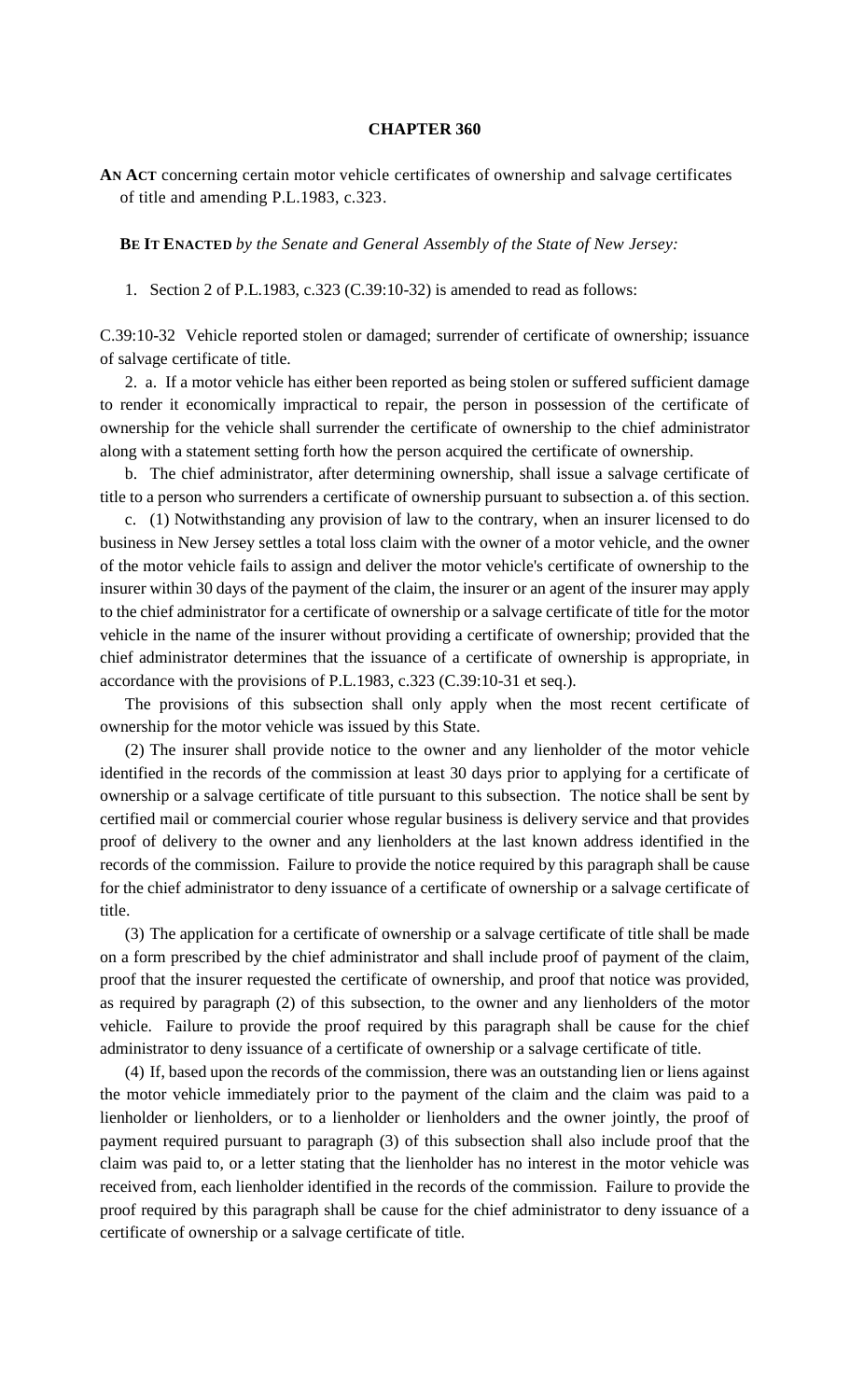(5) Upon proper application, the chief administrator shall issue a certificate of ownership or a salvage certificate of title, as appropriate, in the name of the insurer. In the event the insurer sells the motor vehicle, the insurer shall assign the certificate of ownership or salvage certificate of title to the buyer.

d. (1) Notwithstanding any provision of law to the contrary, when an insurer licensed to do business in New Jersey settles a total loss claim with the owner of a motor vehicle, and the owner of the motor vehicle fails to assign and deliver the motor vehicle's certificate of ownership to the insurer within 30 days of the payment of the claim, the insurer or an agent of the insurer may apply to the chief administrator for a certificate of ownership or a salvage certificate of title for the motor vehicle in the name of the insurer without providing a certificate of ownership; provided that the chief administrator determines that the issuance of a certificate of ownership is appropriate, in accordance with the provisions of P.L.1983, c.323 (C.39:10-31 et seq.).

The provisions of this subsection shall only apply when the most recent certificate of ownership for a motor vehicle was issued by another state; the motor vehicle records of the jurisdiction that issued the certificate of ownership indicate that there are no liens recorded against the motor vehicle; and the motor vehicle was damaged, stolen, or recovered in this State, was owned by a resident of this State immediately prior to a total loss settlement by an insurer, or as otherwise permitted by the chief administrator.

(2) The insurer shall provide notice by certified mail or commercial courier whose regular business is delivery service and that provides proof of delivery to the owner at least 30 days prior to applying for a certificate of ownership or a salvage certificate of title pursuant to this subsection. Failure to provide the notice required by this paragraph shall be cause for the chief administrator to deny issuance of a certificate of ownership or a salvage certificate of title.

(3) The application shall be made on a form prescribed by the chief administrator and shall include proof of payment of the claim, proof that the insurer requested the certificate of ownership, and proof that notice was provided to the owner of the motor vehicle pursuant to paragraph (2) of this subsection. Failure to provide the proof required by this paragraph shall be cause for the chief administrator to deny issuance of a certificate of ownership or a salvage certificate of title.

(4) Upon proper application, the chief administrator shall issue a certificate of ownership or a salvage certificate of title, as appropriate, in the name of the insurer for the motor vehicle. In the event the insurer sells the motor vehicle, the insurer shall assign the certificate of ownership or salvage certificate of title to the buyer.

e. (1) Notwithstanding any provision of law to the contrary, when an insurer licensed to do business in New Jersey settles a total loss claim with the owner of a motor vehicle and the insurer obtains the certificate of ownership for the vehicle, but it is not properly assigned to the insurer within 30 days of the payment of the claim, the insurer or an agent of the insurer may apply to the chief administrator for a certificate of ownership or a salvage certificate of title, as appropriate, in the name of the insurer.

(2) The insurer shall provide notice to the owner and any lienholder, based upon the records of the commission, at least 30 days prior to applying for a certificate of ownership or a salvage certificate of title pursuant to this subsection. The notice shall be sent by certified mail or commercial courier whose regular business is delivery service and that provides proof of delivery to the owner and any lienholder at the last known address based upon the records of the commission. Failure to provide the notice required by this paragraph shall be cause for the chief administrator to deny issuance of a certificate of ownership or a salvage certificate of title.

(3) The application for a certificate of ownership or a salvage certificate of title shall be made on a form prescribed by the chief administrator and shall include proof of payment of the claim, the certificate of ownership, proof that the insurer attempted to obtain the proper assignment of the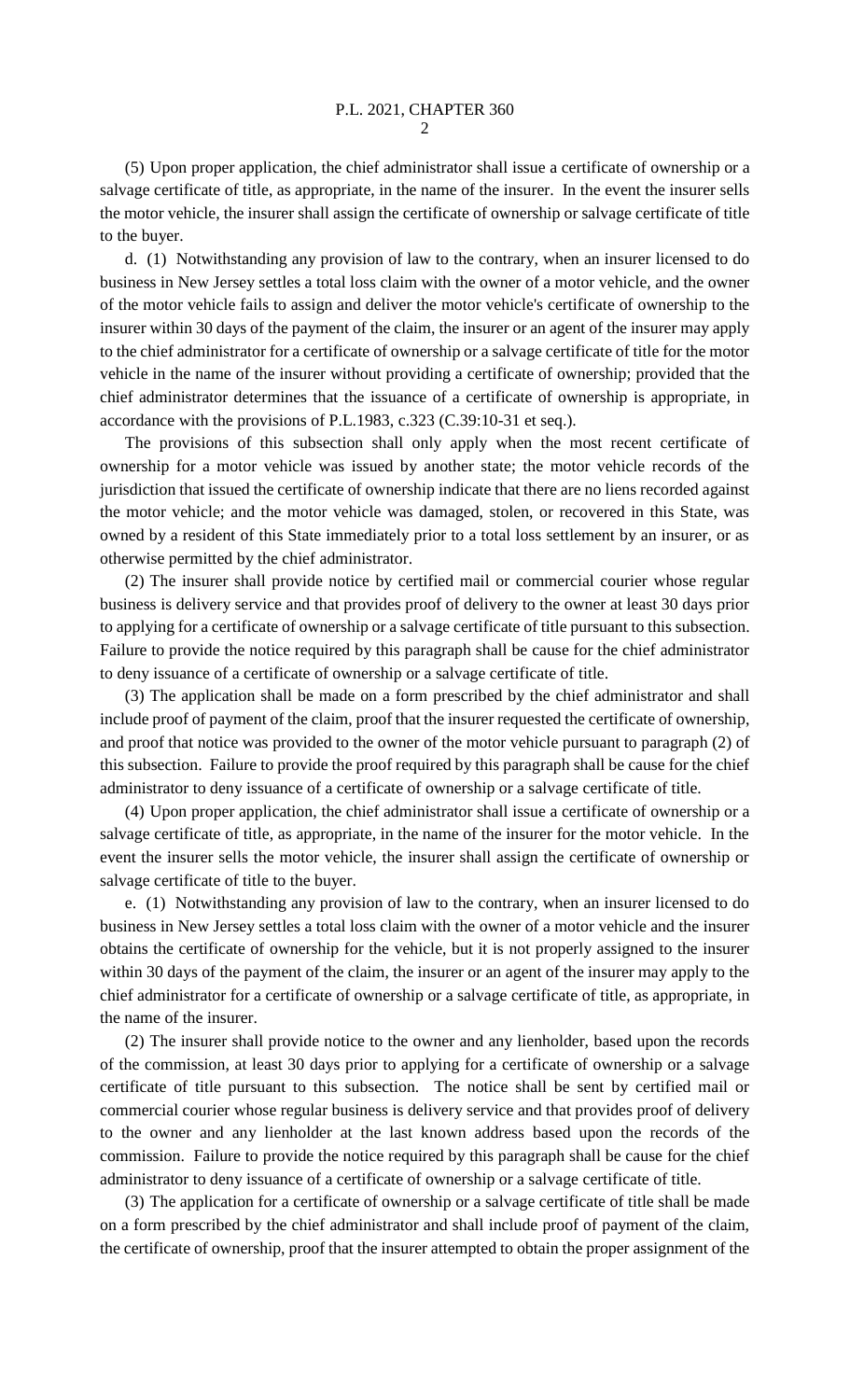certificate of ownership, and proof that notice was provided to the owner of the motor vehicle and any lienholder, in accordance with paragraph (2) of this subsection. Failure to provide the proof required by this paragraph shall be cause for the chief administrator to deny issuance of a certificate of ownership or a salvage certificate of title.

(4) Upon proper application, the chief administrator shall issue a certificate of ownership or a salvage certificate of title, as appropriate, in the name of the insurer. In the event the insurer sells the motor vehicle, the insurer shall assign the certificate of ownership or salvage certificate of title to the buyer.

f. (1) If an insurer requests that a salvage processor, whose primary business is the sale of total loss motor vehicles on behalf of insurers, take possession of a motor vehicle that is the subject of an insurance claim and subsequently, the insurer does not take ownership of the vehicle, the insurer may authorize the salvage processor to release the vehicle to the owner or lienholder. The insurer shall provide to the salvage processor a release statement authorizing the release of the vehicle to the owner or lienholder.

Upon receiving a release statement from an insurer, the salvage processor shall, within five business days, provide notice to the owner and any lienholder identified in the records of the commission, informing the owner and any lienholder that the vehicle may be released, upon payment of any outstanding charges, and that failure to claim the vehicle will result in the vehicle being deemed abandoned. The notice shall include an invoice for any outstanding charges owed to the salvage processor and shall inform the owner or lienholder that the vehicle is required to be claimed within 60 days from the date of the notice. The notice shall also inform the owner or lienholder of the location of the vehicle. The notice required under this subsection shall be sent by certified mail or commercial courier whose regular business is delivery service and that provides proof of delivery to the last known address based upon the records of the commission.

(2) Notwithstanding any provision of law to the contrary, in the event the owner or lienholder of the vehicle does not claim the vehicle within 60 days after the date of the notice, the vehicle shall be deemed abandoned and the salvage processor may apply to the chief administrator for the issuance of a salvage certificate of title or a junk title certificate for the motor vehicle in the name of the salvage processor without providing a certificate of ownership. The application shall include proof that notice was provided to the owner of the motor vehicle and any lienholder.

(3) Upon proper application, the chief administrator shall issue a salvage certificate of title or a junk title certificate, as appropriate, in the name of the salvage processor, which shall extinguish any existing liens against the motor vehicle. If the salvage processor sells the motor vehicle, the salvage certificate of title or junk title certificate shall be assigned to the buyer and the vehicle shall be transferred without any liens against it.

g. The chief administrator shall be immune from liability for any errors or misrepresentations made by an insurer pursuant to subsections c., d., and e. of this section or by a salvage processor pursuant to subsection f. of this section.

h. Notwithstanding any provision of law or regulation to the contrary, an insurer licensed to do business in this State shall be permitted to submit with an application for a certificate of ownership or salvage certificate of title a power of attorney executed electronically by a person who has received or is due to receive a total loss settlement from an insurer in a form and in a format to be prescribed by the chief administrator.

A power of attorney signed electronically is not required to be notarized but shall, at a minimum, meet security requirements prescribed by the chief administrator.

The chief administrator shall adopt regulations to implement the provisions of this subsection, and may prescribe the form and format of an electronically signed power of attorney and any additional security requirements the chief administrator deems necessary, including any